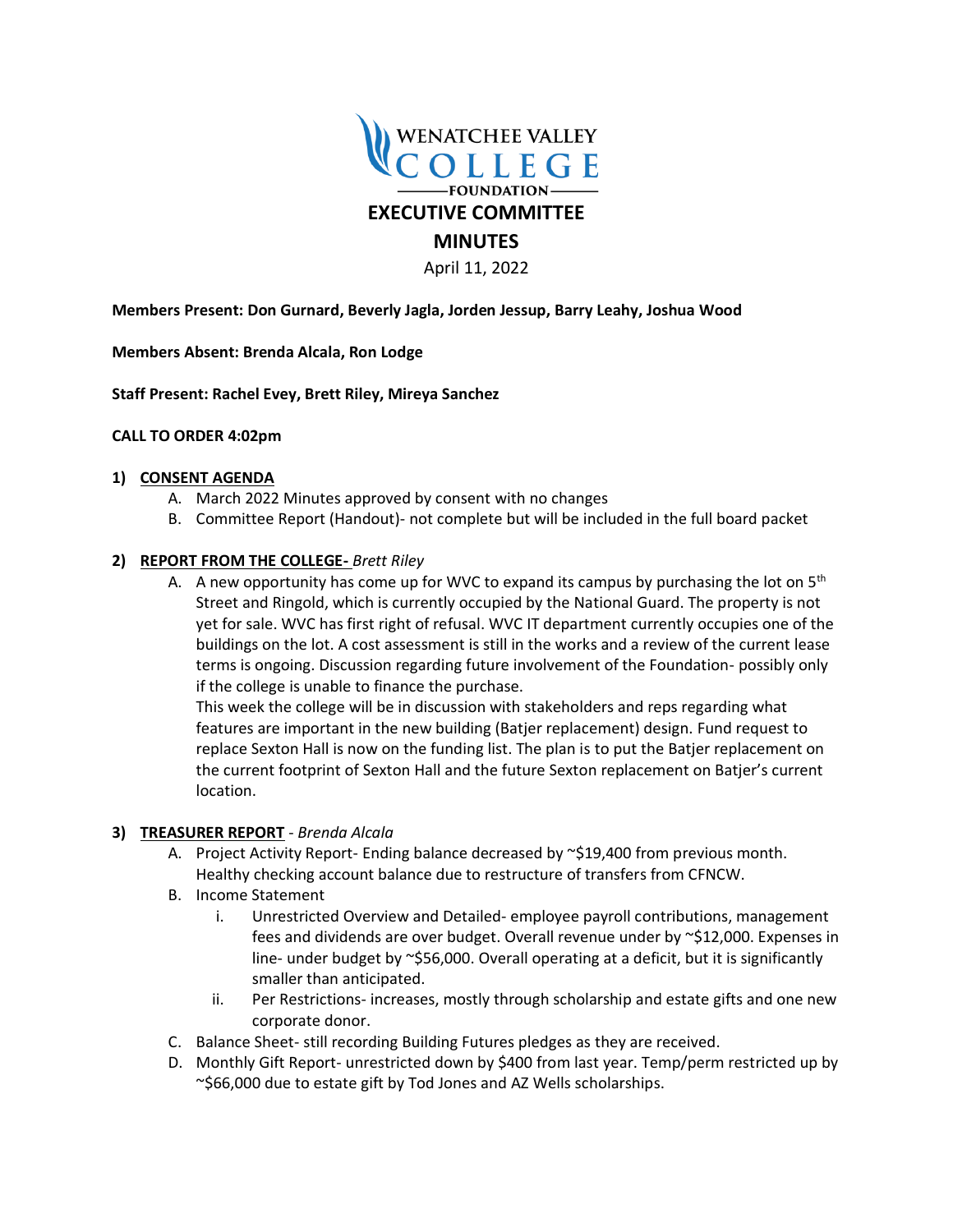## **4) OLD BUSINESS**

- A. Debrief: Business After Hours- Successful event, 50+ guests and strong board presence. Positive feedback from the Chamber, board members, and guests. Comment that many guests did not tour the first floor, however they did stay and socialize, which speaks to the quality of the event space and social hour.
- B. Endowment Updates- Three endowments that were previously outside of the spending policy have now been updated, after approval by county superior court. The next phase of the project is to move the management of all endowments from the college over to the Foundation.
- C. Building Futures Campaign- the prospect meetings are coming up- volunteers from the board will be needed. It will be similar to the donor appreciation night, having board members socialize with donors and speak on the campaign. One gathering scheduled per week beginning April 19<sup>th</sup>. Foundation will reach out to board members and ask for volunteers to notify us of which event they can attend.
- D. Fun Run- planning is going well, already surpassed initial goal of \$5,000 and have stretched goal to \$10,000. WVC Employee competition opened today with a trophy to be awarded to the employee team that raises the most funds. Board volunteers will be needed to help run the race on May 21st.

# **5) NEW BUSINESS**

- A. Fiscal Procedures Manual Update- Budget & Finance committee reviewed recommendations from the auditor for double-signature on approvals for transfers from CFNCW. Second recommendation was to create a general support income statement that is more streamlined. Both recommendations have been approved by B&F committee and will move onto the full board.
- B. Distinguished Alumni Award Nominations- 10 nominations received. Development committee has made recommendations in the past for the winner of the award based on the applications and will do so again. Executive committee is invited to participate in the process for review and selection.

## **6) EXECUTIVE DIRECTOR REPORT**

- A. New Fund: Lake Chelan Realtor Council Scholarship- relationship originated by Barry Leahy, resulting in the Lake Chelan Realtor Council's board committing to an annual scholarship of \$2,000 for students demonstrating community service.
- B. Piatigorsky Foundation Concert (April 21)- private reception starting at 5:30, concert is open to the public starting at 6:30. Board members are encouraged to attend and bring a guest.
- C. 2022-23 Scholarship Application- Application closed 4/10. We have over 40 volunteer reviewers. One month to review application, then will begin awarding funds in May. Some high schools may be doing "Award nights" where seniors are invited to attend with their families and scholarship recipients are announced. Board members are invited to attend on behalf of the foundation to announce scholarship awards. Ellora will be arranging our presence at those nights.
- D. Department Fundraising- Theater and Music departments have requested support with their fundraising efforts. Foundation acts more as administrative support, handling the collection of money and ticketing support. B&F Committee approved Foundation's role as a financial sponsor of events if needed.
- E. WVC at Omak Foundation- WVC at Omak Foundation is its own nonprofit entity. It is all volunteer with no paid staff. Their focus is strictly on the Omak campus and Omak students.